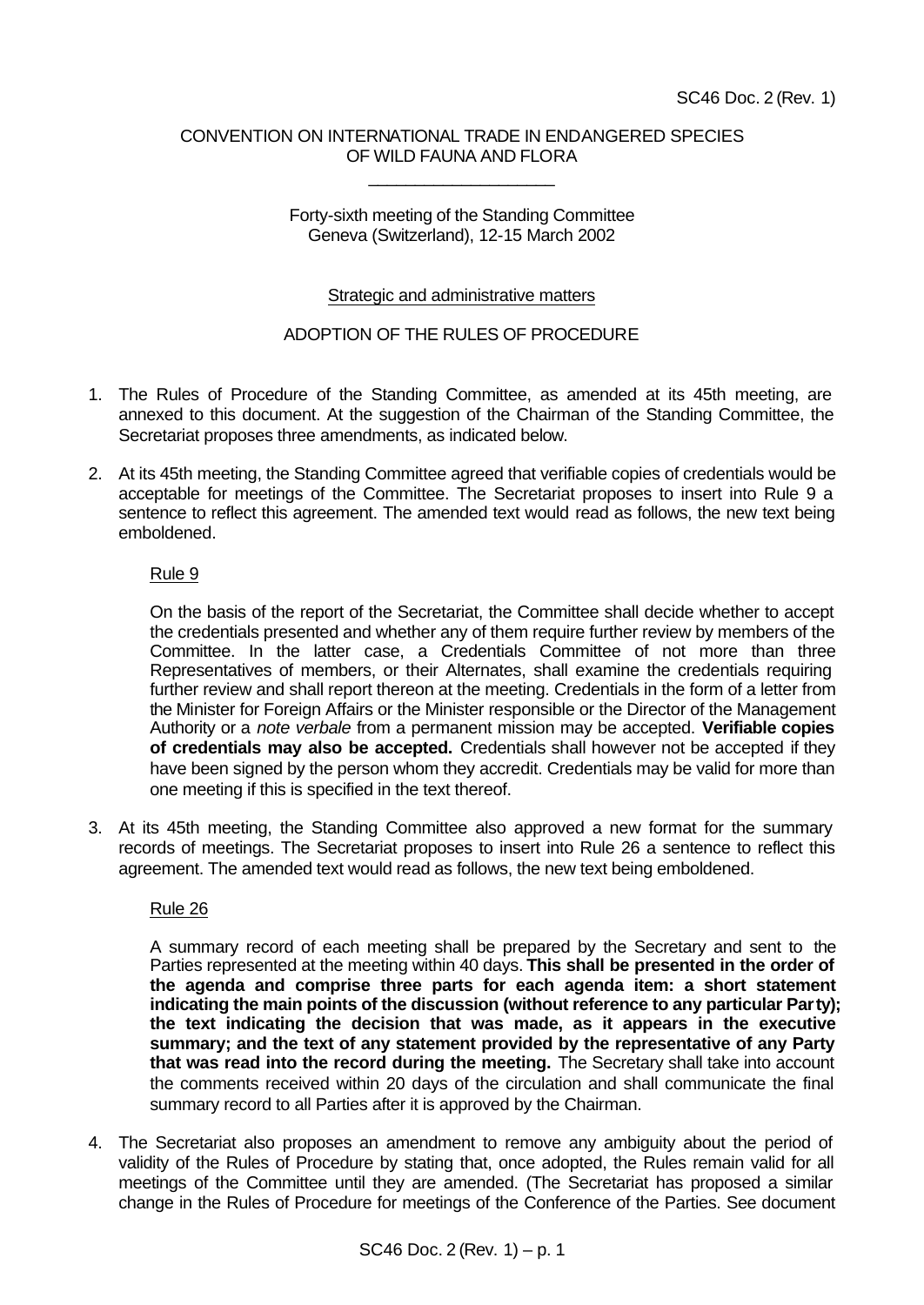SC46 Doc. 7.4.) The amendment affects Rule 33, which would read as follows, the amended part being emboldened.

# Rule 33

These Rules shall come into force on adoption by the Committee, **and shall remain valid for each of its meetings unless amended by decision of the Committee.**

5. The Standing Committee is requested to approve these three amendments.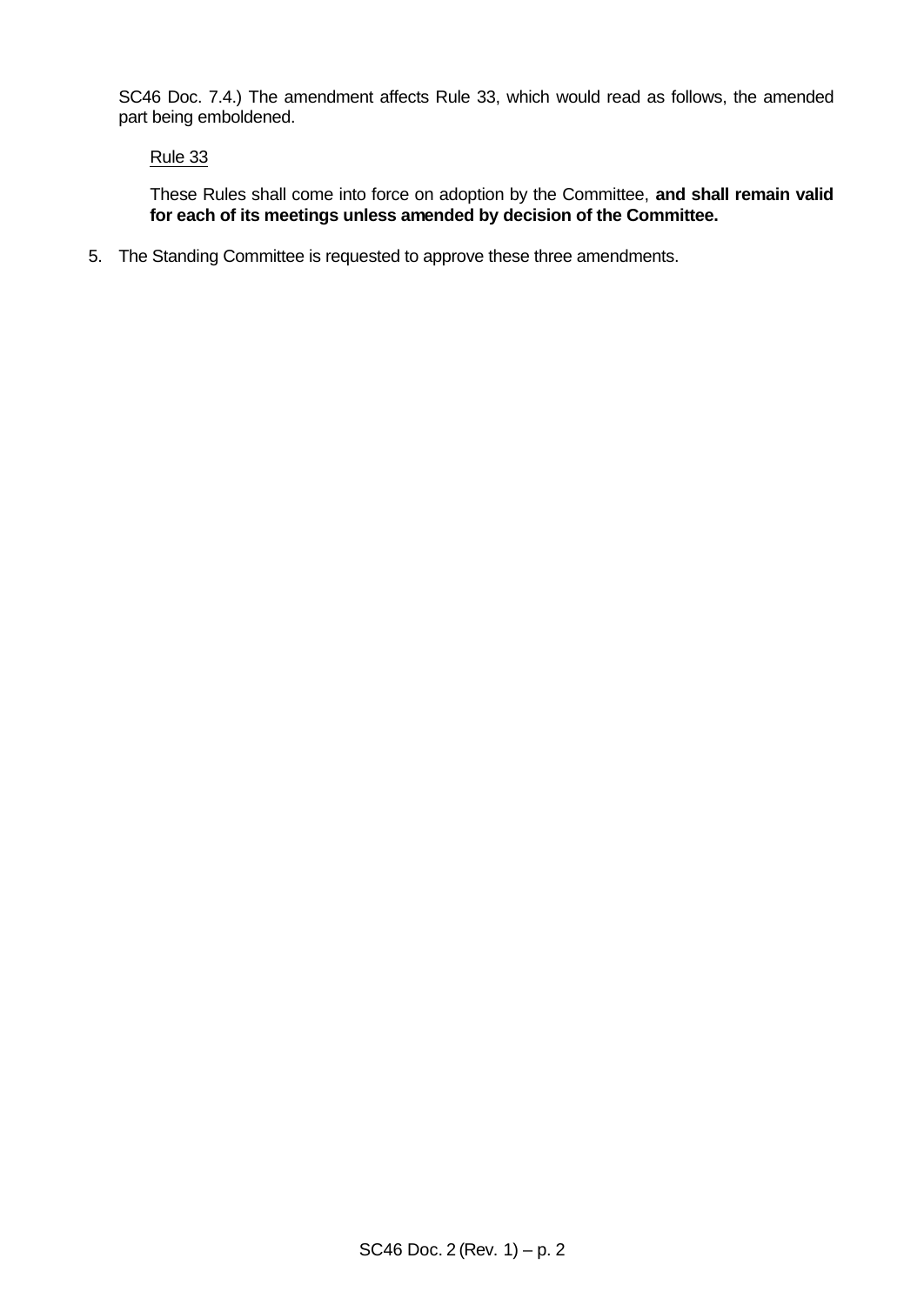### RULES OF PROCEDURE OF THE STANDING COMMITTEE (adopted at the 45th meeting, June 2001)

### **Representation and attendance**

### Rule 1

Each member of the Standing Committee shall be entitled to be represented at meetings of the Committee by a Representative and an Alternate Representative. Each member shall also designate a person with whom communications regarding the work of the Committee should be conducted between meetings of the Committee and an alternate.

# Rule 2

If a regional member is not represented at a meeting, its alternate member shall be entitled to represent the region.

### Rule 3

The Representative shall exercise the voting right of a member or alternate member. In his/her absence, the Alternate Representative shall act in his/her place. Only members or alternate members representing the six regions shall have the right to vote, except in the case of a tie vote when the Depositary Government shall have the right to vote to break the tie.

# Rule 4

Parties not members of the Committee shall be entitled to be represented at meetings of the Committee by observers who shall have the right to participate but not to vote.

#### Rule 5

The Chairman may invite any other person or a representative of any country or organization to participate in meetings of the Committee as an observer without the right to vote.

# **Credentials**

# Rule 6

The Representative or, in his/her absence, the Alternate Representative of a member shall, before exercising the voting rights of the member at a meeting and before making any intervention, have been granted powers by or on behalf of a proper authority enabling him or her to represent the member at the meeting.

#### Rule 7

Any observer representing a Party or an organization shall, before making any intervention in a meeting, have been granted powers by or on behalf of a proper authority enabling him or her to represent the Party or organization at the meeting.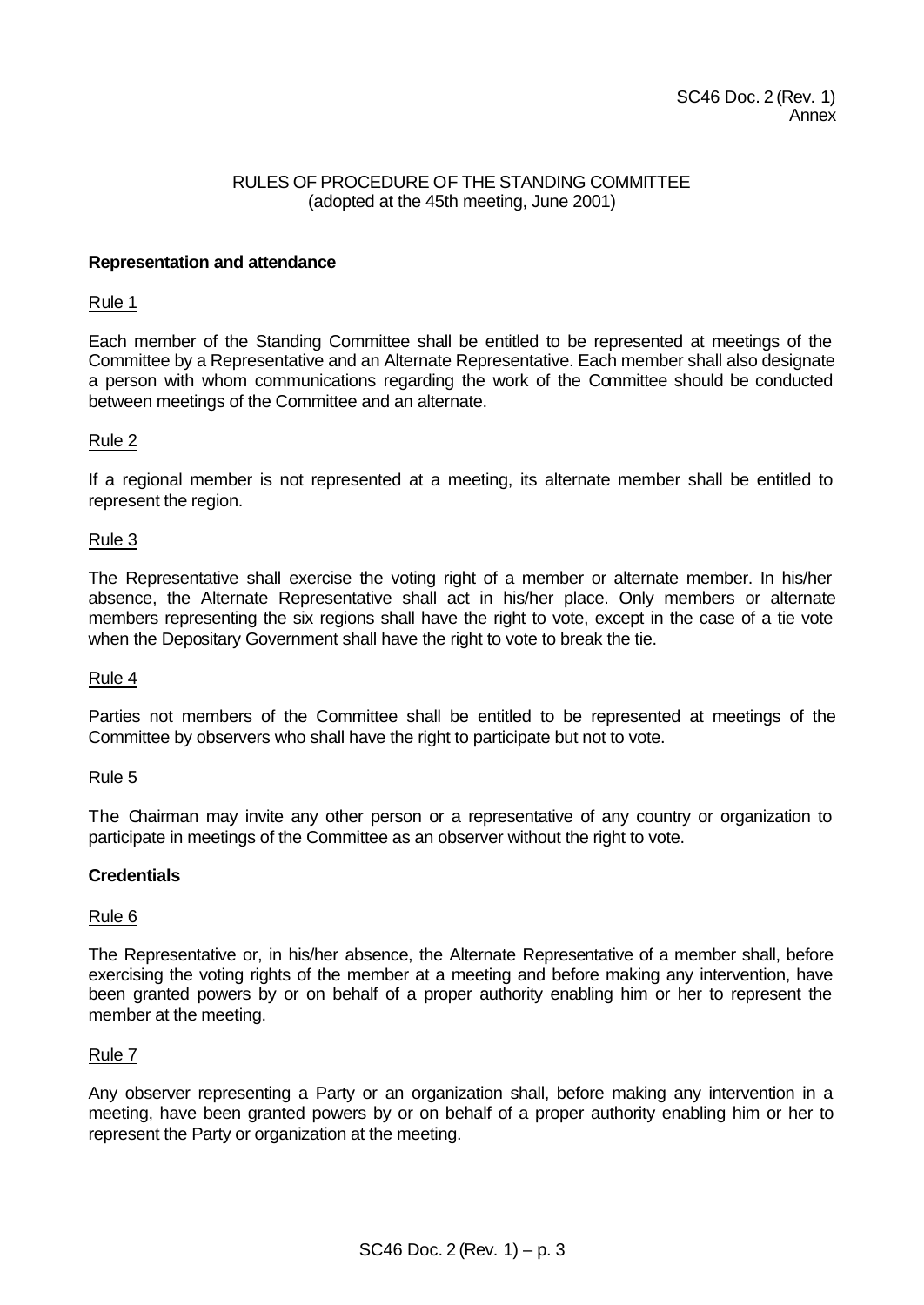# Rule 8

The credentials required under Rules 6 and 7 shall be presented to the Secretariat of the Convention, which shall review the credentials and report to the Committee at the earliest opportunity, indicating whether credentials have been presented for each participant and the form of the credentials received, drawing attention to any potential problems.

# Rule 9

On the basis of the report of the Secretariat, the Committee shall decide whether to accept the credentials presented and whether any of them require further review by members of the Committee. In the latter case, a Credentials Committee of not more than three Representatives of members, or their Alternates, shall examine the credentials requiring further review and shall report thereon at the meeting. Credentials in the form of a letter from the Minister for Foreign Affairs or the Minister responsible or the Director of the Management Authority or a *note verbale* from a permanent mission may be accepted. Credentials shall however not be accepted if they have been signed by the person whom they accredit. Credentials may be valid for more than one meeting if this is specified in the text thereof.

# Rule 10

Pending a decision on their credentials, representatives of members and observers may participate provisionally in the meeting.

# **Officers**

### Rule 11

During each regular meeting of the Conference of the Parties, the regional members of the Committee shall elect its Chairman, Vice-Chairman and Alternate Vice-Chairman from among the regional members.

#### Rule 12

The Chairman shall preside at meetings of the Committee, approve the provisional agenda prepared by the Secretariat and maintain liaison with other Committees between meetings of the Committee. He/she shall represent the Committee and the Parties as required within the limits of the Committee's mandate, and shall carry out such other functions as may be entrusted to him/her by the Committee.

#### Rule 13

The Vice-Chairman and the Alternate Vice-Chairman shall assist the Chairman in his/her functions, and shall act on his/her behalf at meetings in the absence of the Chairman.

#### Rule 14

The Secretariat of the Convention shall service and act as secretary for meetings of the Committee. However, in the event of a closed session, the meeting shall provide for its own rapporteur, if needed.

# **Meetings**

# Rule 15

The Committee shall normally meet at least once every year.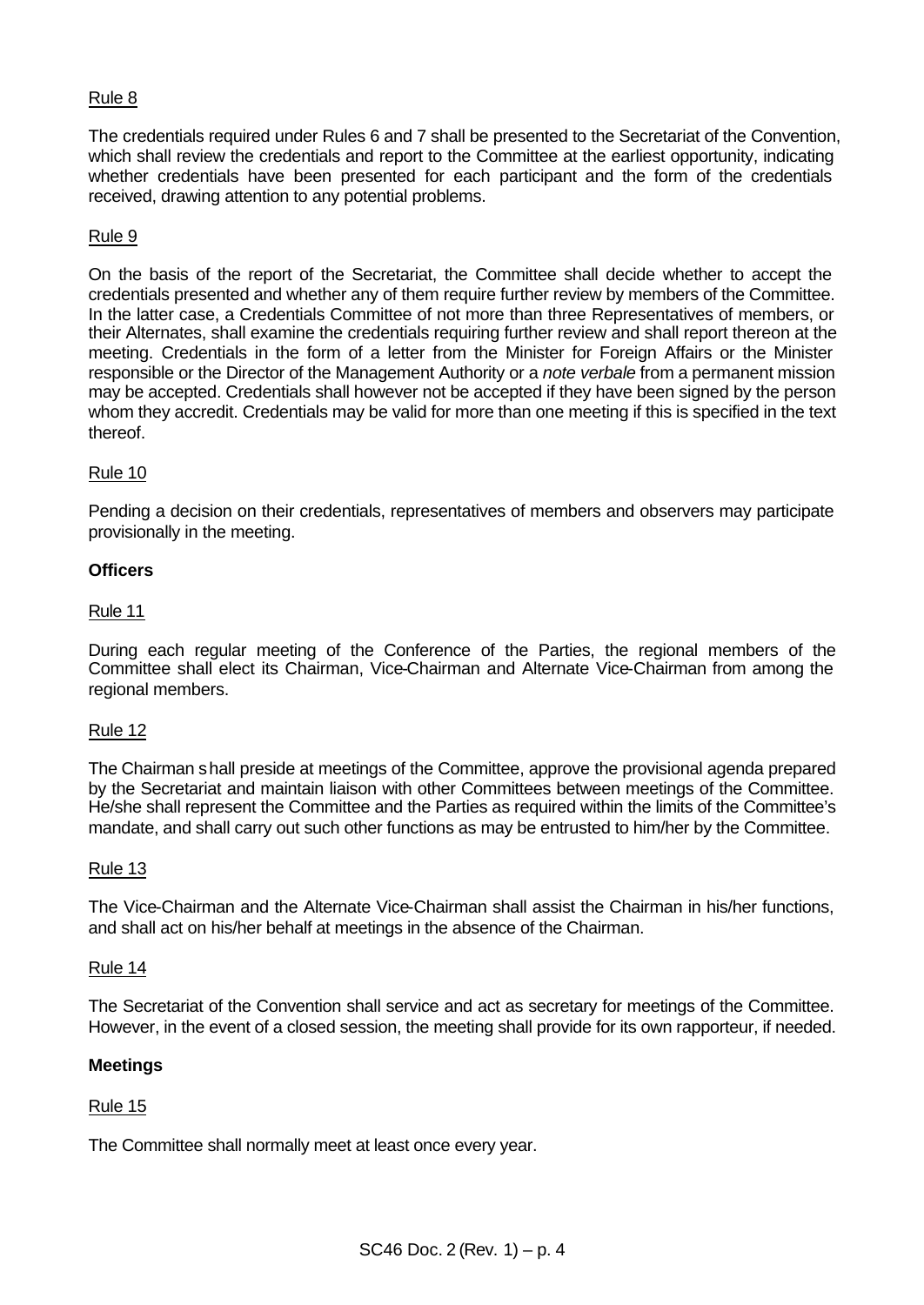# Rule 16

Meetings of the Committee shall be called at the request of the Chairman or of a simple majority of the members.

# Rule 17

The time and place of meetings shall be determined by the Chairman.

# Rule 18

Notice of meetings shall normally be given by the Secretariat at least 75 days, and in case of emergency meetings at least 14 days, in advance of the meeting.

### Rule 19

Documents to be considered at a meeting shall normally be provided to the Secretariat at least 60 days before the meeting where they are to be discussed.

# Rule 20

All documents submitted to the Secretariat by a Party, or submitted by an observer at the request of the Chairman, shall be placed on the Secretariat's website as soon as possible after they are received in the original language in which they have been submitted. The Secretariat shall distribute printed documents for any meeting at least 45 days before the proposed date of the meeting where they are to be discussed. The documents shall be provided to all members of the Committee, to all Parties that may be directly affected by any discussion of the documents and to all Parties that have informed the Secretariat of their intention to be represented at the meeting.

# Rule 21

A quorum for a meeting shall consist of Representatives or Alternate Representatives of seven regional members or alternate regional members from at least four regions. No decision shall be taken at a meeting in the absence of a quorum.

# Rule 22

Decisions of the Committee shall be taken by consensus unless a vote is requested by the Chairman or by Representatives or Alternate Representatives of regional members or alternate regional members from two regions.

# Rule 23

In the case of a vote, he decision of the Committee shall be taken by a simple majority of the regional members or alternate regional members voting. In the case of a tie, the motion shall be considered as rejected unless the tie is broken by the vote of the Depositary Government.

#### Rule 24

At the request of the Chairman or of any Representative or Alternate Representative the Committee shall decide by a vote whether the discussion of any particular subject shall be held in closed session; any such vote shall be decided by a simple majority. Parties represented at the meeting by observers shall be entitled to be represented at closed sessions.